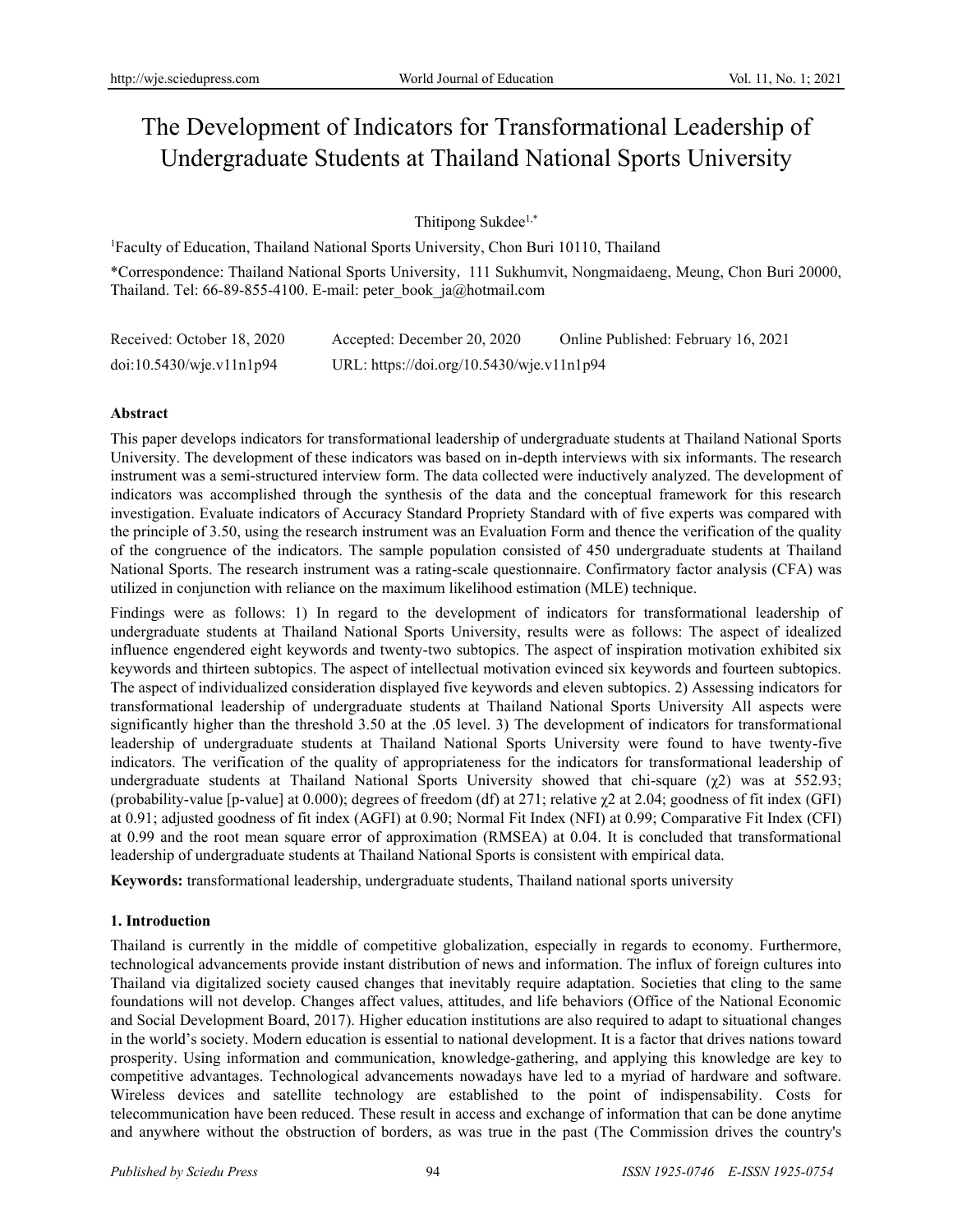reform, 2017). In addition, mobile technology has been playing larger roles in learning. Mobile devices are now able to improve the learning process. Universities have turned to mobile technology to adapt to changes and effectively provide knowledges (Alshehri & Cumming, 2020). The use of e-learning in learning applications has played important roles in communication and facilitation of more effective information sharing. Students connect to the internet and communicate via platforms that allow them to converse in real time (Taat & Francis, 2020). This has greatly affected educational management. These changes also affect attitudes and responses to changes, both positively and negatively, among those involved in education. The first group affected is traditionalist. This group admires the events of the past and does not recognize the necessity for changes. They feel a sense loss, enmity, and disagreement. The second group affected is adaptors. This group also gives importance to the past and is concerned about change, but as time passes, they start to explore options. The last group affected is innovators. This groups constantly envisions the future. They explore and experiment with new things. They are actively trying to integrate tools to sustain the changes (Sangkhawan, 2015).

In order for graduates to enter the professional and labor market, they need leadership to ensure their success. Leadership is a quality sought after by all organizations, especially those in dire need of executives with leadership qualities, since they can inspire individuals in their teams to commit their energy with full potential and work determinedly in unison. This will drive the organization to grow and successfully make progress. Effective leaders are necessary to build societies (Meepadung, Noichun Yafu, 2015). Leaders possess the art of leading and motivating others. They constantly learn and excel in communication. They possess vision and intelligence. A good leader trusts his or her team. Good leaders maintain positive image and set good examples, rather than a pretentious image of an effective and moral person (Bennis, 2009). Leadership needs to be built and instilled from an early age. Leadership in students plays an important role in initiating projects, student activities, and other student operations. Student operations also require selfless leaders with plans for work. However, student leaders may still lack skills to lead their groups, which may result in unsuccessful operations and activities. Moreover, there is still little study in Thailand on transformational leaderhip in students. Most studies are conducted on organization leaders. Transformational leadership is able to make a difference and bring new ideas to leaders. In turn, leaders will gain trust, admiration, loyalty, and respect from followers. They can work with their followers, share information, foster morality and ethics, and motivate them to effectively perform their tasks (Yukl & Gardner, 2020)

Originally named the Institute of Physical Education, Thailand National Sports University is a government university under the oversight of the Ministry of Tourism and Sports. In 2019, its mission is to produce and develop human resources to support and promote education in accordance with the government policy. It provides undergraduate courses in every region of Thailand, with a total of 17 campuses. It is tasked with the production and development of human resources in education, sports, sports science, health science, recreational activities, and other related fields. It also promotes research in the fields of physical education, sports, sports science, health, science, recreational activities, etc. It also provides services to society and supports arts and culture, as well as traditional games and sports. It has three faculties for students to enroll with their preferences, consisting of the Faculty of Education, Faculty of Sports and Health Science, and Faculty of Arts. The university emphasizes the production of personnel in sports industry, development of sports for careers and superiority. It promotes income from sports in order to create jobs, careers, and add economical value to the nation (Thailand National Sports, 2018). According to the Sixth National Sports Development Plan (2017-2021), Strategy Four on Modernizing Sports Learning in Higher Education Institutes, there should be development of knowledge in fields related to sports in the country. Also, sports education via public media should be promoted in order to attract students and increase the number of quality sports personnel (Office of the Permanent Secretary of Ministry of Tourism and Sports, Thailand, 2016). Therefore, leadership is important to social development and is a crucial mechanism for more positive changes. As a student, if one lacks supportive environment promoting leadership, one might become an adult without leadership. Thus, it is appropriate to develop leadership during one's period as a student in order to create a society with leadership (Skalicky et al., 2020). Development of leadership in students is a duty of higher education institutes. Students should drive the development of leadership among themselves. Treating one's classmates as colleagues helps organizations overcome traditional employment processes and develop their identity as a leader, preparing themselves to be a professional one (Gott, Bauer, & Long, 2019). Creation of a transformative environment facilitates students' learning, helping them mature as adults with high level of leadership (Dempster & Lizzio, 2007; Rosch & Collins, 2017). This is why it is highly necessary to study leadership at an educational age, especially in university. These students are important resources to the nation and it is expected that university graduates be role models for the general public, be a visionary, possess interpersonal skills, and be able to manage affairs effectively. They should also utilize their knowledges to develop the country and create positive change in society as educated individuals. For this reason, it is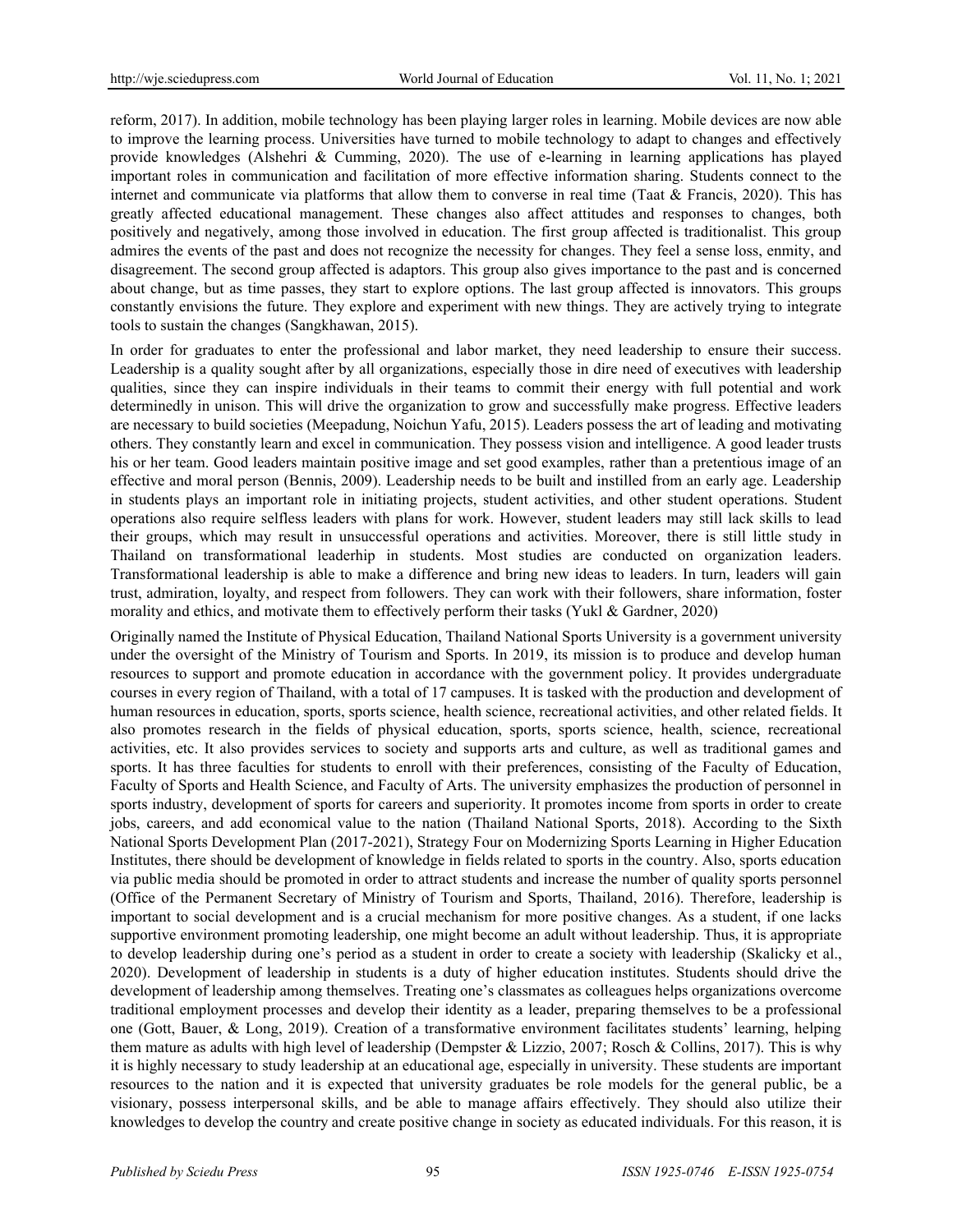necessary for students to possess transformational leadership. Ustun (2018) studied transformational leadership behaviors of high school students according to leisure preference and participation type. Study results showed that students who prefer physical activities in their leisure time scored significantly higher than students who preferred home-based or social activities. When we think about the positive aspects of physical activities on human behavior in the extent of leadership, this result is predictable. Moreover, Minhyun, Glenn, Lauren, & Hosung (2017) found that transformational leadership had a positive impact on students' expectancy-value and intrinsic motivation. Additionally, based on multiple regression, intellectual stimulation was a common factor that positively affected students' expectancy-value and intrinsic motivation. The results of the study supported the importance of transformational leadership that affects middle school students' intrinsic motivation and expectancy-value in physical education. It is recommended that physical education teachers be able to understand and display appropriate leadership, in particular transformational leadership. Transformational leadership is a theory on leaders that best explains internal changes in organizations. (Beer, 2010) and Ewell (2018) stated that transformational leadership within a university's student organization promotes bond between its members and help increase member count. Moreover, transformational leaders are able to achieve the organization's goal effectively. This coincides with Crowne (2019)'s research, which found that transformational leadership is important. It promotes creativity and value. Furthermore, transformational leadership is correlated to cultural intelligence and personality.

There has been little research on student leadership in Thailand. Most previous studies were conducted on working adults. However, theories on leadership can be studied and create understanding on student leadership. There have been a number of previous studies on transformational leadership in university students. Neumeister (2017) summarized his findings in "The Model of Transformational Change for Moral Action: A Conceptual Framework to Elevate Student Conduct Practice in Higher Education" and Nurtjahjani, Noermijati, Hadiwidjojo, & Irawanto, (2019) published "Transformational Leadership in Higher Education: (A Study in Indonesian Universities)." They explored Bass (1999)'s concept that transformational leadership consists of idealized influence, inspiration motivation, intellectual stimulation, and individualized consideration. Moreover, the transition from the Institute of Physical Education into Thailand National Sports University attracted curiosity among the researchers. This led to the question of what transformational leadership indicators in undergraduate students at Thailand National Sports University are and whether undergraduate students at Thailand National Sports University agree with said indicators. We are keen to develop indicators for transformational leadership among undergraduate students at Thailand National Sports University. The purpose of this study is to serve as a guideline in developing leadership suitable for the transition. We hope to increase the effectiveness of students' work for the benefit of further undergraduate course management.

# **2. Method**

# *2.1 Objectives*

1) To develop indicators for transformational leadership of undergraduate students at Thailand National Sports University.

2) To verify consistency of indicators for transitional leadership of undergraduate students at Thailand National Sports University.

# *2.2 Conceptual Framework*

By studying relevant research on transformational leadership by Jovanovica & Ciric (2016), who studied the benefits of transformational leadership in the context of education, we found that the transformational leadership style is the most suitable for guiding the students within the school conditions. This type of claim has its basis in these three points: 1 ) the ethical dimension of transformational leadership, that is, the moral basis; 2 ) the validity of previous researches supported by evidence; and 3) evidence of the leaders' practice in the field of education. Shabazz (2020) found that transformational leaders encourage, inspire, and motivate others. Understanding transformational leadership will allow teachers to create positive environments for their students to be successful. Fardillah, Prasetyo & Rizca Putri (2018) found that the influence of transformational leadership style to organizational commitment through job satisfaction. Melanie & Vilmos (2019) found that transformational leadership could offer an important approach for the future of higher education in this dynamic, global environment. Abubakar & Ahmed (2017) found that transformational leadership style had a significant positive effect on university performance. Improved university performance can address the problem of under-performing universities. The researchers explored Bass (1999)'s concept of transitional leadership in the aspect of "Four I's". Latent variables were created as follows: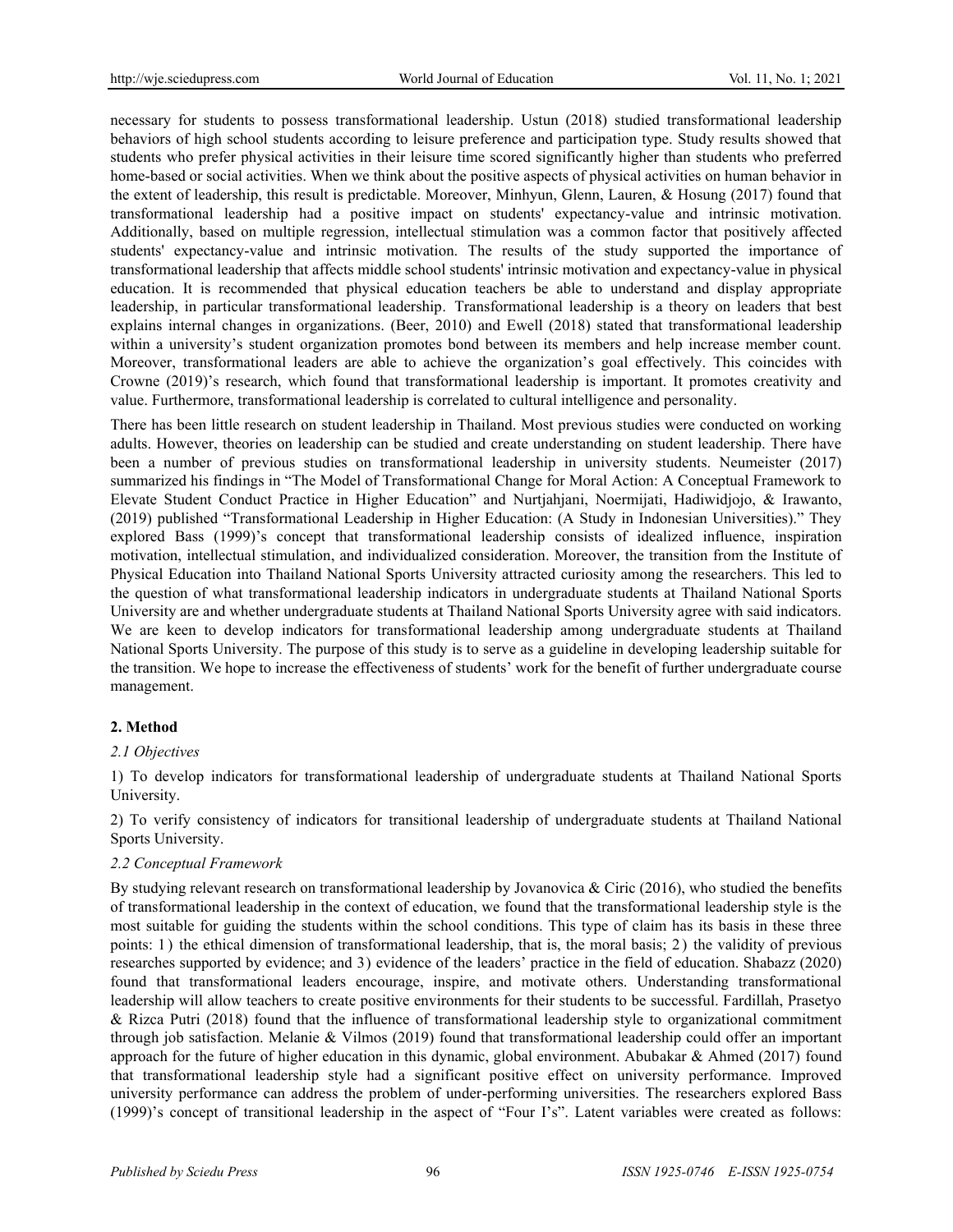idealized influence (II), inspiration motivation (IM), intellectual stimulation (IS), and individualized consideration (IC). as shown in the conceptual framework as shown in Figure 1



**Figure 1.** Conceptual Framework

This study is a mixed method research consisting of qualitative research to develop indicators and verify their suitability. The researchers took the concept of developing indicators of combined factors. This is done by combining various factors using the concept of transformational leadership mentioned above, studying creation concept of indicators by Johnstone (1981) and Wiratchai (2008), with context of undergraduate students at Thailand National Sports University as an input factor. The throughput used to obtain indicators consists of methods as follows. The data used to create the indicators was obtained by interviewing experts to discover suitable indicators for undergraduate students at Thailand National Sports University. Information from the interview was then synthesized using the conceptual framework of transformational leadership. The evaluation process is considered based on (1) accuracy standards, (2) propriety standards, and (3) utility standards. quantitative research, A hypothesis model was created to test the consistency of the structural model for indicators for transformational leadership of Undergraduate students at Thailand National Sports University with empirical data to obtain output.

# *2.3 Hypothesis*

Indicators for transformational leadership of undergraduate students at Thailand National Sports University are consistent with empirical evidence.

# *2.4 Ethical Considerations*

The researcher clearly explained the purpose and the procedures of the study to the participants and then obtained their informed consent. This study was approved by the Human Research Ethics Committee, Thailand National Sports University (certification number: TNSU 043/2563).

Every individual in the sample group was informed of terms and conditions and agreed to participate as the sample group of this research. The researchers personally explained the details of the research and provided a consent form for participators to sign. Consent was asked of volunteers or their rightful representatives. Aliases were used instead of real names. Moreover, names of those involved or caused impact on the sample group were not revealed. The research results were presented as conclusions, which were of no influence to those in the sample group.

# **3. Phase 1**

# **Research Process**

1) Study concepts, documents, textbooks, and researches related to transitional leadership, roles of students, and development of indicators. Use the data obtained to synthesize indicators that determine the framework of transitional leadership of undergraduate students at Thailand National Sports University. Create a five-question semi-structured in-depth interview.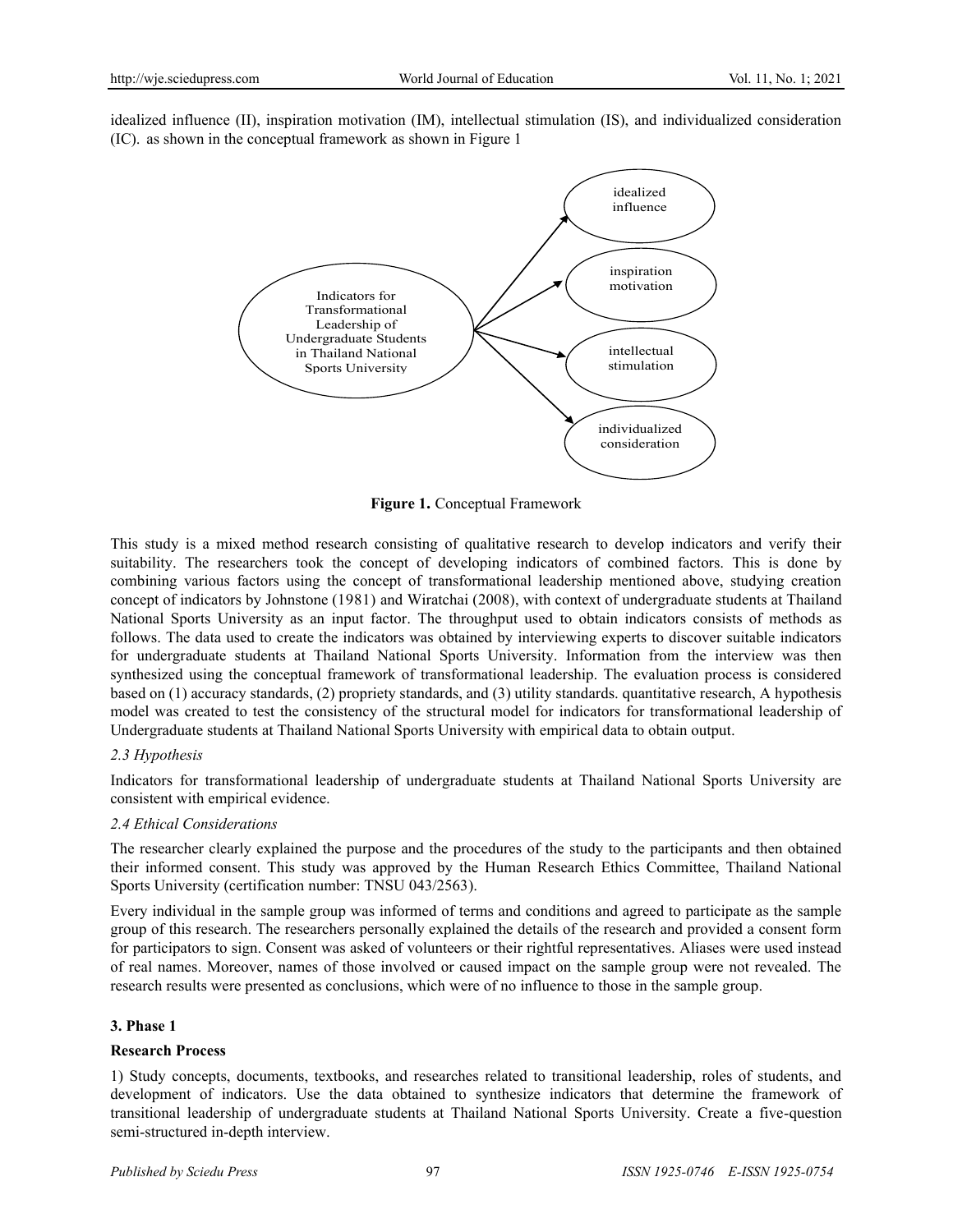2) Have five experts verify the quality of the semi-structured in-depth interview to determine its validity by finding the index of item – objective congruency (IOC). The IOC value is between 0.60 and 0.80. Then, the researchers selected six interviewees consisting of two vice deans of each of the three faculties (Arts, Sports and Health Science, and Education) via purposive selection. The researchers interviewed the interviewees face-to-face. Data was recorded, gathered, and sorted into categories specified in the interviews. The data was then analyzed to find its consistency via analytic induction. After that, the data was analyzed using the conceptual framework to create a guideline for questions to evaluate indicators for transformational leadership of undergraduate students at Thailand National Sports University. theory triangulation, theoretical perspectives are considered either in conducting the research or in interpreting the data.

3) Have five experts verify the evaluation form for transformational leadership of undergraduate students at Thailand National Sports University to determine its validity by finding the index of item – objective congruency (IOC). The IOC value is between 0.60 and 0.80. Have five eminent persons with the following qualifications: (1) at least five years of experience in lecturing in universities that provide courses related to Physical Education and sports, health, or recreational activities, (2) possess a doctoral degree, (3) hold faculty or university management positions in universities that provide courses related to Physical Education and sports, health, or recreational activities for at least three years. The evaluation is considered based on (1) accuracy standards (2) propriety standards and (3) utility standards (Stuffle, Beam, et al. 2000). Compare the data against 3.50 criteria using one sample t-test. Then use the data that meet the criteria to create questionnaire on indicators for transformational leadership of undergraduate students at Thailand National Sports University.

# **4. Results**

1) In-depth interview with six informants produced eight keywords and 22 subtopics on idealized influence, six keywords and 13 subtopics on inspiration motivation, six keywords and 14 subtopics on intellectual stimulation, and five keywords and 11 subtopics on individualized consideration as shown Tables 1 - 4.

| Keywords                      | Subtopics                                                                                  |
|-------------------------------|--------------------------------------------------------------------------------------------|
| 1. Have vision and be able to | 1) Display intelligence in short-term and long-term planning that is adaptable to changes. |
| convey it                     | 2) Be able to convey essential concepts.                                                   |
|                               | 3) Be able to comment constructively rather than cause conflicts.                          |
| 2. Promote pride, loyalty,    | 4) Create willingness, pride, joy, and unity when working together.                        |
| and confidence                | 5) Be down-to-earth and respect everyone's value.                                          |
|                               | 6) Have a well-respected image.                                                            |
| 3. Promote sense of unity to  | 7) Be determined to unite, help, and support team to complete tasks.                       |
| achieve goals                 | 8) Display strong belief and determination in achieving goals.                             |
| 4. Self-confidence            | 9) Be confidently expressive with one's own thoughts, feelings, and actions.               |
|                               | 10) Perform tasks with self-belief.                                                        |
| 5. Deal with emotions and     | 11) Express one's own feelings in an appropriate manner.                                   |
| stress during crisis          | 12) Be able to deal with one's own sudden emotions that might cause problems with          |
|                               | appropriate and creative approaches.                                                       |
|                               | 13) Be able to offer solutions to internal conflicts with reason, facts, and positive      |
|                               | approaches.                                                                                |
| 6. Be moral and ethical       | 14) Manage with morality. Be transparent.                                                  |
|                               | 15) Be moral and ethical in working and not abuse power for personal gains.                |
|                               | 16) Be a good example: honest, focused, disciplined, and behave morally to gain respect    |
|                               | from colleagues.                                                                           |
|                               | 17) Work using democracy as the foundation.                                                |
| 7. Focus on common interest   | 18) Overlook one's own personal gains.                                                     |
|                               | 19) Seek new useful knowledge constantly.                                                  |
| 8. Show high performance      | 20) Possess leadership.                                                                    |
|                               | 21) Possess academic skills.                                                               |
|                               | 22) Possess professional skills.                                                           |

**Table 1.** Keywords and Subtopics on Idealized Influence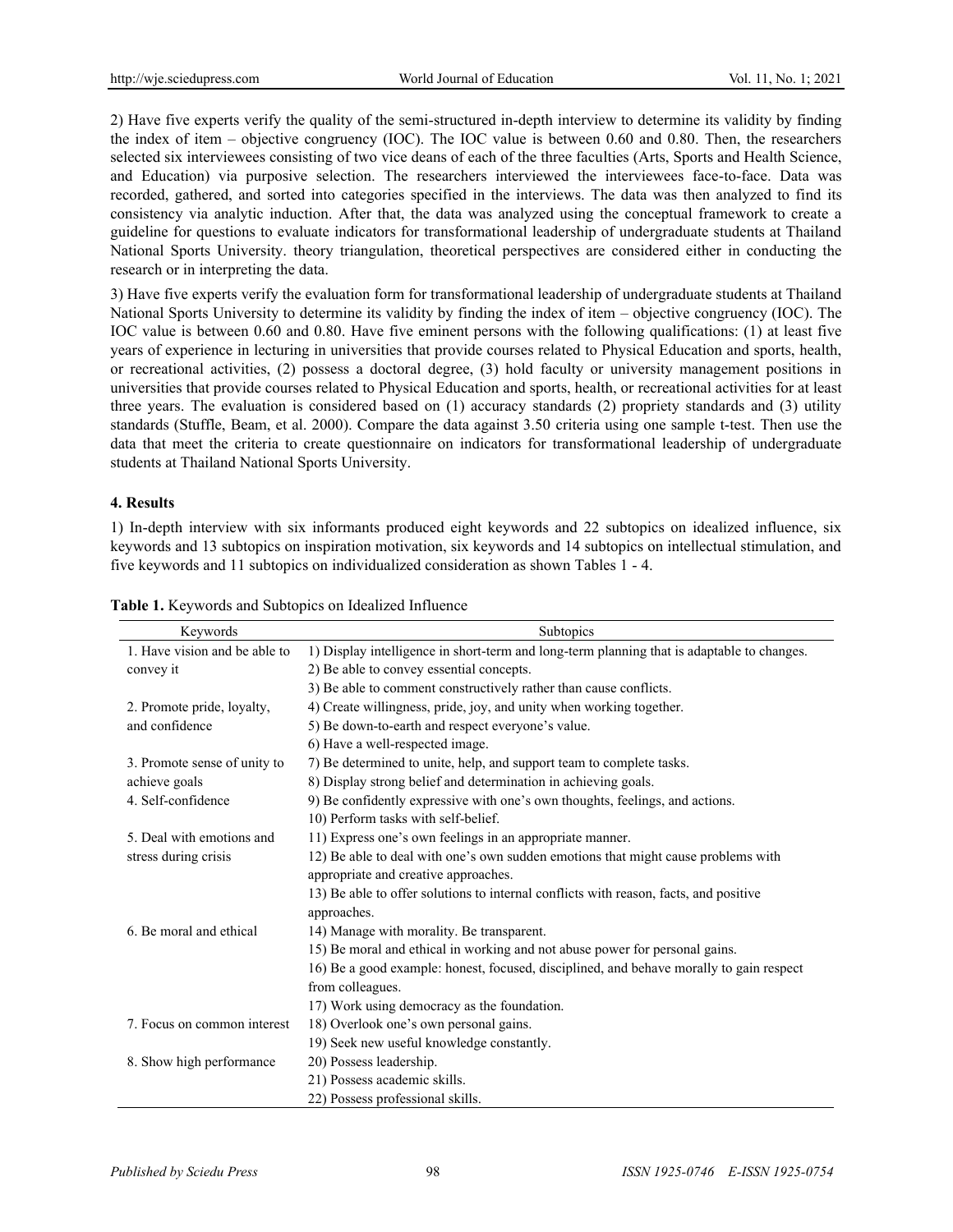| Keywords                   | Subtopics                                                                     |
|----------------------------|-------------------------------------------------------------------------------|
| 1. Have standards          | 1) Have high standards for working and believe in achieving goals.            |
|                            | 2) Create belief in one's own and team's abilities in completing objectives.  |
| 2. Boost morale in working | 3) Always be able to talk supportively.                                       |
|                            | 4) Always be able to give praise.                                             |
| 3. Positive thinking       | 5) Use positive words and expressions.                                        |
|                            | 6) Look at problems optimistically and turn crises into opportunities.        |
|                            | 7) When mistakes happen, always be supportive and encouraging.                |
| 4. Think ahead             | 8) Imagine future images and use them as concepts in studying and activities. |
|                            | 9) Let followers experience positive images of the future.                    |
| 5. Communication to        | 10) Convince others to accept in participate in turning concepts into goals.  |
| motivate                   | 11) Always have expectations and be able to express them.                     |
| 6. Encourage teamwork      | 12) Promote teamwork culture and values.                                      |
|                            | 13) Be able to form suitable groups to cooperate effectively.                 |

| Keywords                | Subtopics                                                                              |
|-------------------------|----------------------------------------------------------------------------------------|
| 1. Encourage creative   | 1) Be able to motivate working and support new ideas to complete tasks successfully.   |
| thinking                | 2) Promote the use of innovation in operation.                                         |
|                         | 3) Take risks and try creative new ideas.                                              |
| 2. Brainstorm           | 4) Encourage everyone to share their own opinions and accept each other's.             |
|                         | 5) Encourage everyone to participate in identifying problems and look at problems with |
|                         | different perspectives.                                                                |
| 3. Active working       | 6) Does not wait for lecturers or others to give an order.                             |
|                         | 7) Predict future events with existing information.                                    |
| 4. Solve problems       | 8) Criticize reasonably and use information properly.                                  |
| systematically          | 9) Analyze problems and obstacles clearly.                                             |
|                         | 10) Analyze situations and opportunities with different perspectives.                  |
| 5. Create change        | 11) Choose suitable approaches to deal with changes.                                   |
|                         | 12) Communicate and understand changes properly.                                       |
| 6. Create confidence in | 13) Support everyone when facing problems and obstacles.                               |
| overcoming obstacles    | 14) Encourage everyone to overcome problems and obstacles and complete tasks.          |

#### **Table 4.** Keywords and Subtopics on Individualized Consideration

| Keywords                                         | Subtopics                                                                             |
|--------------------------------------------------|---------------------------------------------------------------------------------------|
| 1. Recognize value and                           | 1) Display approval and praises toward colleagues.                                    |
| importance of others                             | 2) Display feelings or act in a way that makes colleagues feel understood and valued. |
| 2. Understand personal                           | 3) Be able to analyze individual differences.                                         |
| differences                                      | 4) Do not criticize others' opinions, even if they are against one's own.             |
| 3. Promote counselling                           | 5) Be aware of the importance of advices among classmates and senior/junior students. |
| system                                           | 6) Be able to provide advice to classmates and senior/junior students.                |
| 4. Create a co-working                           | 7) Converse casually.                                                                 |
| atmosphere                                       | 8) Create a warm atmosphere with open communication and trust.                        |
|                                                  | 9) Listen to recommendations carefully.                                               |
| 5. Provide opportunities for<br>best performance | 10) Be open to different opinions.                                                    |
|                                                  | 11) Provide opportunities for exchange of opinions and knowledges.                    |

2) Evaluation of verify indicators for transformational leadership of undergraduate students at Thailand National Sports University concluded that all indicators' accuracy, suitability, and benefit are above the 3.50 criteria with a statistical significance of .05.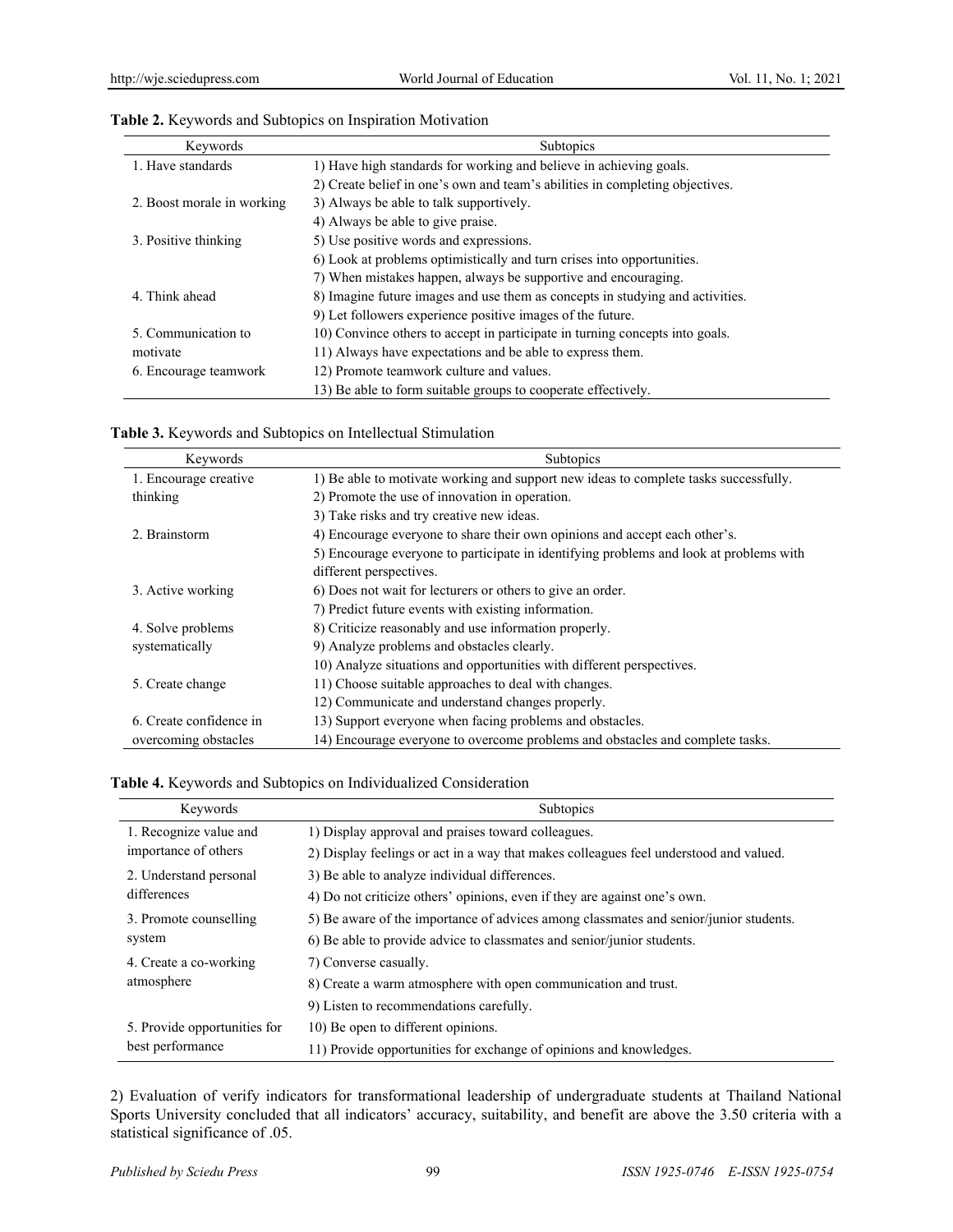#### **4. Phase 2**

#### **Research Process**

Have five authorities verify indicators for transformational leadership of undergraduate students at Thailand National Sports University to determine its validity by testing on 30 students who were not in the sample group. Reliability was calculated using Cronbach's alpha coefficient ( $\alpha = 0.88$ ). Then, the researchers gathered data from students of Thailand National Sports University using the rule of thumb by Hair.; et al., (2018) and Schumacker & Lomax (2016). This research has 25 variables with a ratio of 18:1. The sample group size was 450, selected using two-stage sampling. Stage 1: As Thailand National Sports University is spread across 17 campuses, each with three faculties including Education, Sports and Health Science, and Arts, students in every campus should be in similar context and of similar quality. Representatives from ten campuses were selected via simple random sampling. Stage 2: Forty-five students from each of the ten campuses were randomly selected, with 15 from each of the three faculties using stratified random sampling. Confirmatory factor analysis for the second order was conducted to verify structural validity of observable variables in each of the factors in indicators for transformational leadership of undergraduate students at Thailand National Sports University using maximum likelihood (ML). Important statistics used in verifying consistency of indicators and empirical data are relative χ2 (Chi - Square /df), Goodness of Fit Index (GFI), Adjusted Goodness of Fit Index (AGFI), Normal Fit Index (NFI), Comparative Fit Index (CFI), and Root Mean Square Error of Approximation (RMSEA) (Joreskog & Sorbom, 1996; Diamantopoulos & Siguaw, 2000).

#### **5. Results**

1) Verification of suitability in factor analyzation concluded that Kaiser-Mayer-Olkin measure of sampling adequacy index is 0.921. Bartlett's test of sphericity's statistics is  $10863.731$  with statistical significance ( $p=00$ ). This is highly suitable for analyzing factors as follows.

| Factor       | Indicators                                     | Factor Loading |      |           |           |       |
|--------------|------------------------------------------------|----------------|------|-----------|-----------|-------|
|              |                                                | b              | B    | <b>SE</b> | t         | $R^2$ |
| $\mathbf{I}$ | 1. Have vision and be able to convey it        | 0.55           | 0.55 | 0.04      | $14.01**$ | 0.39  |
|              | 2. Promote pride, loyalty, and confidence      | 0.63           | 0.63 | 0.04      | $14.62**$ | 0.42  |
|              | 3. Promote sense of unity to achieve goals     | 0.44           | 0.44 | 0.03      | $13.21**$ | 0.35  |
|              | 4. Self-confidence                             | 0.55           | 0.55 | 0.04      | $13.84**$ | 0.38  |
|              | 5. Deal with emotions and stress during crisis | 0.48           | 0.48 | 0.04      | $11.08**$ | 0.26  |
|              | 6. Be moral and ethical                        | 0.60           | 0.60 | 0.04      | $12.96**$ | 0.34  |
|              | 7. Focus on common interest                    | 0.55           | 0.55 | 0.04      | $13.21**$ | 0.35  |
|              | 8. Show high performance                       | 0.54           | 0.54 | 0.04      | $11.52**$ | 0.28  |
| IM           | 1. Have standards in working                   | 0.38           | 0.38 | 0.04      | $8.74**$  | 0.18  |
|              | 2. Boost morale in working                     | 0.54           | 0.54 | 0.04      | $13.36**$ | 0.38  |
|              | 3. Positive thinking                           | 0.51           | 0.51 | 0.03      | $12.98**$ | 0.37  |
|              | 4. Think ahead                                 | 0.35           | 0.35 | 0.03      | 9.98**    | 0.23  |
|              | 5. Communication to motivate                   | 0.45           | 0.45 | 0.04      | $10.61**$ | 0.26  |
|              | 6. Encourage teamwork                          | 0.36           | 0.36 | 0.03      | $11.37**$ | 0.29  |
| <b>IS</b>    | 1. Encourage creative thinking                 | 0.48           | 0.48 | 0.04      | $12.06**$ | 0.30  |
|              | 2. Brainstorm                                  | 0.54           | 0.54 | 0.03      | $14.42**$ | 0.41  |
|              | 3. Active working                              | 0.60           | 0.60 | 0.04      | 14.87**   | 0.43  |
|              | 4. Solve problems systematically               | 0.61           | 0.61 | 0.04      | $13.02**$ | 0.35  |
|              | 5. Create changes                              | 0.47           | 0.47 | 0.04      | $10.89**$ | 0.26  |
|              | 6. Create confidence in overcoming obstacles   | 0.45           | 0.45 | 0.05      | $9.16**$  | 0.19  |
| IC           | 1. Recognize value and importance of others    | 0.64           | 0.64 | 0.04      | $14.66**$ | 0.43  |
|              | 2. Understand personal differences             | 0.57           | 0.57 | 0.04      | $13.26**$ | 0.37  |
|              | 3. Promote counselling system                  | 0.53           | 0.53 | 0.04      | 13.38**   | 0.37  |
|              | 4. Create a co-working atmosphere              | 0.51           | 0.51 | 0.04      | $11.76**$ | 0.30  |
|              | 5. Provide opportunities for best performance  | 0.57           | 0.57 | 0.04      | $11.84**$ | 0.30  |

**Table 5.** Analysis of Confirmatory Factor (first order) for Indicators for Transformational Leadership of Undergraduate Students at Thailand National Sports University

 $** p \; < \; .01$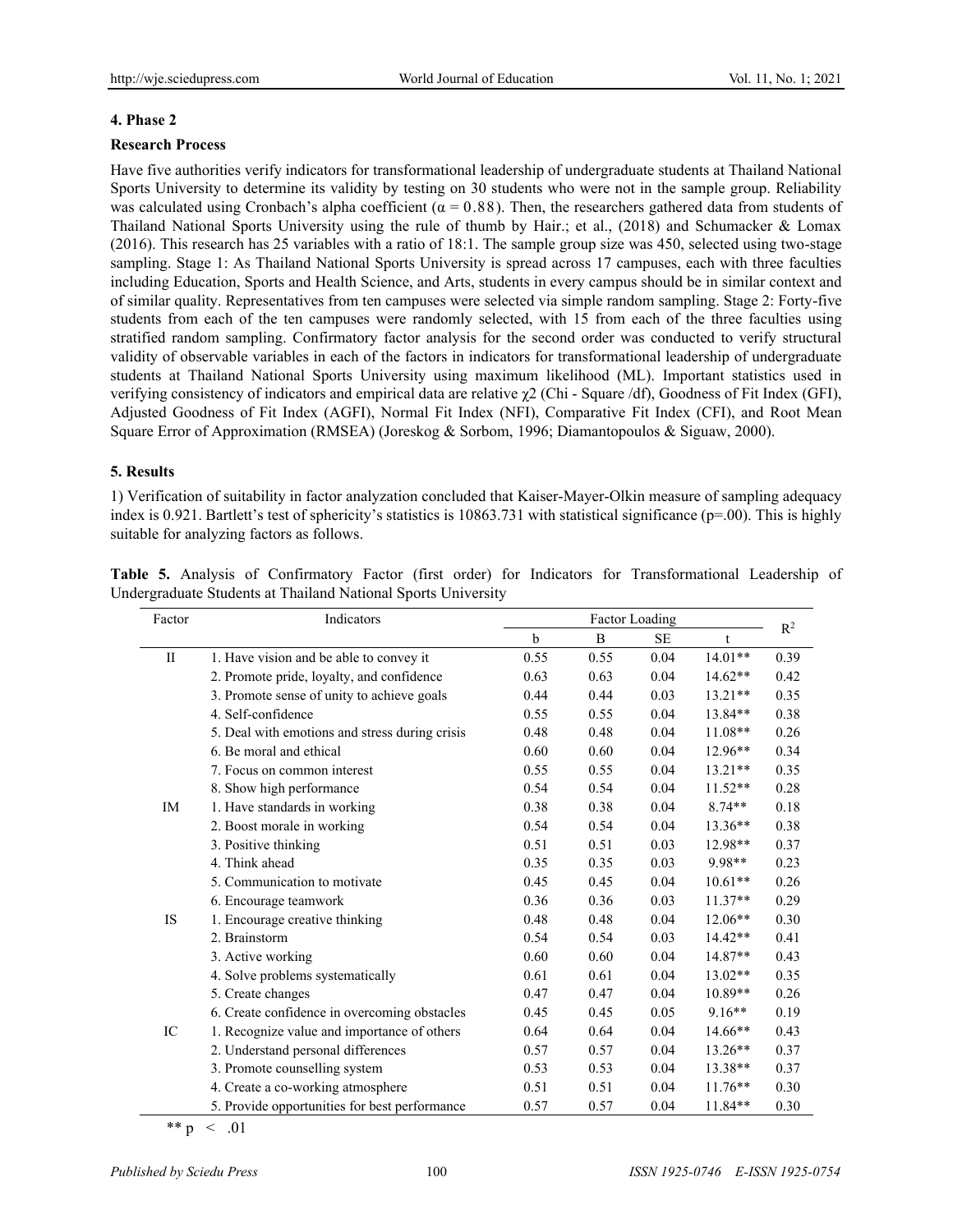2) Factor weight of indicators for transformational leadership of undergraduate students at Thailand National Sports University are all found to be positive with a statistical significance of .01. The indicator with the most weight in idealized influence factor is promoting pride, loyalty, and confidence. The indicator with the most weight in inspiration motivation factor is boosting morale in working. The indicator with the most weight in intellectual stimulation factor is solving problems systematically. The indicator with the most weight in individualized consideration factor is recognizing value and importance of others as shown Table 5.

3) Analysis of confirmatory factor (first order) for indicators for transformational leadership of undergraduate students at Thailand National Sports University found that relative  $\chi$ 2 at 2.04 (chi-square ( $\chi$ 2) was at 552.93; (probability-value [p-value] at 0.000); degrees of freedom (df) at 271); goodness of fit index (GFI) at 0.91; adjusted goodness of fit index (AGFI) at 0.90; Normal Fit Index (NFI) at 0.99; Comparative Fit Index (CFI) at 0.99 and the root mean square error of approximation (RMSEA) at 0.04. Therefore, it is accepted that the research model is consistent with empirical data as shown in Table 6.

**Table 6.** Goodness of Fit Index In Analyzing Confirmatory Factors (second order) for Model Indicators for Transformational Leadership of Undergraduate Students at Thailand National Sports University

| Fit Indicates     | Perfect Fit      | Acceptable fit | <b>Study Finding</b> | Result         |
|-------------------|------------------|----------------|----------------------|----------------|
| relative $\chi$ 2 | ${}_{\leq 2.00}$ | $2.00 - 5.00$  | 2.04                 | Acceptable fit |
| <b>GFI</b>        | $\geq .95$       | $0.90 - 0.94$  | 0.91                 | Acceptable fit |
| <b>AGFI</b>       | $\geq .95$       | $0.90 - 0.94$  | 0.90                 | Acceptable fit |
| <b>NFI</b>        | > .95            | $0.90 - 0.94$  | 0.97                 | Perfect fit    |
| <b>CFI</b>        | $\geq .95$       | $0.90 - 0.94$  | 0.99                 | Perfect fit    |
| <b>RMSEA</b>      | ${}_{\leq 0.05}$ | $0.05 - 0.08$  | 0.04                 | Perfect fit    |

4) Analysis of factor weight found that the weights were all positive with a statistical significance of .01. Intellectual stimulation (IS) has the most standard factor weight of 0.99 followed by idealized influence (II) at 0.97, followed by individualized consideration (IC) at 0.96, and inspiration motivation (IM) at 0.90 as shown in Table 7 and Figure 2.

**Table 7.** Analysis of Confirmatory Factors (Second Order) for Model Indicators for Transformational Leadership of Undergraduate Students at Thailand National Sports University

| Factor | Factor Loading |      |           |           | $R^2$ |
|--------|----------------|------|-----------|-----------|-------|
|        |                |      | <b>SE</b> |           |       |
| П      | 0.97           | 0.97 | 0.07      | 13.66**   | 0.94  |
| IM     | 0.90           | 0.90 | 0.11      | $8.50**$  | 0.81  |
| IS     | 0.99           | 0.99 | 0.08      | $12.01**$ | 0.98  |
| IC     | 0.96           | 0.96 | 0.06      | $14.30**$ | 0.92  |

\*\* p  $\leq .01$ 



Figure 2. Factors (Second Order) for Model Indicators for Transformational Leadership of Undergraduate Students in Thailand National Sports University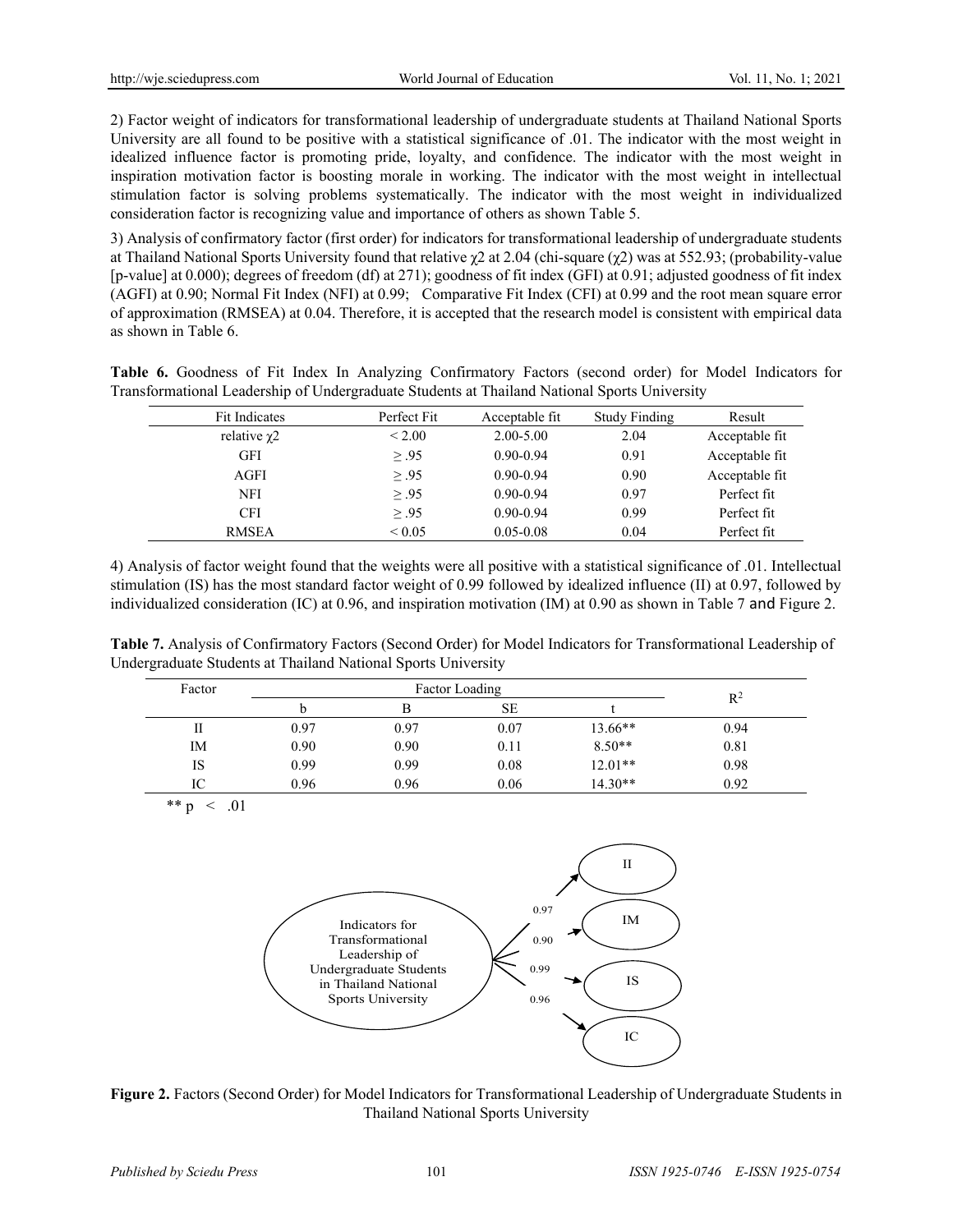5) Analysis of construct reliability found that idealized influence (II) has a construct reliability of high level (ρc  $= 0.81$ ). Inspiration motivation (IM) has a construct reliability of high level ( $\alpha$  = 0.70). Intellectual stimulation (IS) has a construct reliability of high level  $\alpha = 0.74$ ). Individualized consideration (IC) has a construct reliability of high level ( $\alpha$  = 0.73) as shown in Table 8.

| $\sim$ $\sim$ $\sim$ |                                  |
|----------------------|----------------------------------|
| Latent Variable      | Construct reliability $(\rho c)$ |
| 11                   | 0 8.                             |

**Table 8.** Construct Reliability (ρc) for Latent Variables in Analysis of Confirmatory Factors (Second Order)

| $E$ atterne rainaoite |      |
|-----------------------|------|
| п                     | 0.81 |
| IM                    | 0.70 |
| IS                    | 0.74 |
| IC                    | 0.73 |

# **5. Discussion and Conclusions**

1) Intellectual stimulation is the most important aspect of character, since students who are assigned tasks or activities are required to stimulate their colleagues' creativity. It is necessary that they take risks and initiate creativity. They use innovations to assist in their operation. This is consistent with Borodina, Sibgatullina, & Gizatullina (2019) who stated that the expression of creativity is the foundation of university students who display leadership. Miller & Dumford (2016) also found that the process of creative thinking and awareness among university students could occur via activities. Students have to brainstorm and motivate all group members to share their thoughts reasonably and accept others' opinions. They should promote participation in identifying problems and assessing problems from different perspectives. They should also be able to predict future circumstances using existing information. Systematic problem solving, constructive criticism, and proper use of information should be utilized in analyzing problems and obstacles. Students should analyze situations and opportunities in various aspects. Once changes happen, they should be able to choose a suitable approach to deal with those changes. Students should also communicate and understand changes. This supports Moman (2012), who studied transformational leadership required for leaders in higher education. It is found that transformational leadership depends on individual quality. Leaders are decisive and can encourage all group members to reach full intellectual potential. Sawasn & Ibrahim (2018) stated that transformational leadership has positive impacts on higher education management. It stimulates intellectual and greatly affects knowledge sharing and gathering.

2) Idealized Influence is second in terms of importance since students who conduct themselves as good examples are respectable and trusted leaders. They instill pride in their followers when they work together. This ensures all group members feel happy, proud, willing, and united when working together. Good leaders should be down-to-earth, respect everyone's values, and have images worthy of approval. This is consistent with Bass (1999), who stated that idealized influencing is a behavior that leaders display in systematic management or operation. Followers approve of leaders who lead by example or act as a role model. Followers will attempt to behave the way their leader does and imitate them. For these reasons, transformational leaders must be determined to unite and assist their followers in order to achieve their tasks. Leaders should show confidence and resolution to achieve their goals. Students also need to show their emotions appropriately and deal with their feelings properly and creatively, as well as offer solutions to any disputes within the group with positive approaches. This supports Anderson (2019) who found that leaders need to display emotional intelligence, manage their own emotions, and keep themselves composed. They also need to be moral and ethical in their work, and not abuse their powers for personal gain. They should perform their duties on the basis of democracy. This is consistent with Maftei & Holman (2020) who found that moral and ethical awareness among students stem from their behaviors toward others. In other words, they need to emphasize common interests rather than personal gains. Students also need to display high performance in leadership, academic abilities, and professional abilities.

3) Individual consideration is the third most important factor. Students should consider each individual's abilities and recognize others' value and importance. This can be achieved via displays of acceptance, compliments, understanding, and care toward their colleagues. They should understand individual differences and be able to analyze them. It is not appropriate to criticize others' ideas when they think differently. Leaders should be aware of the importance of counselling between fellow students and between senior and junior students. Carmeli, Sheaffer, Binyamin, Reiter-Palmon, & Shimoni (2014) stated that creating a working atmosphere where individual differences are understood can lead to direct and indirect mental security. This promotes creative problem-solving, which is an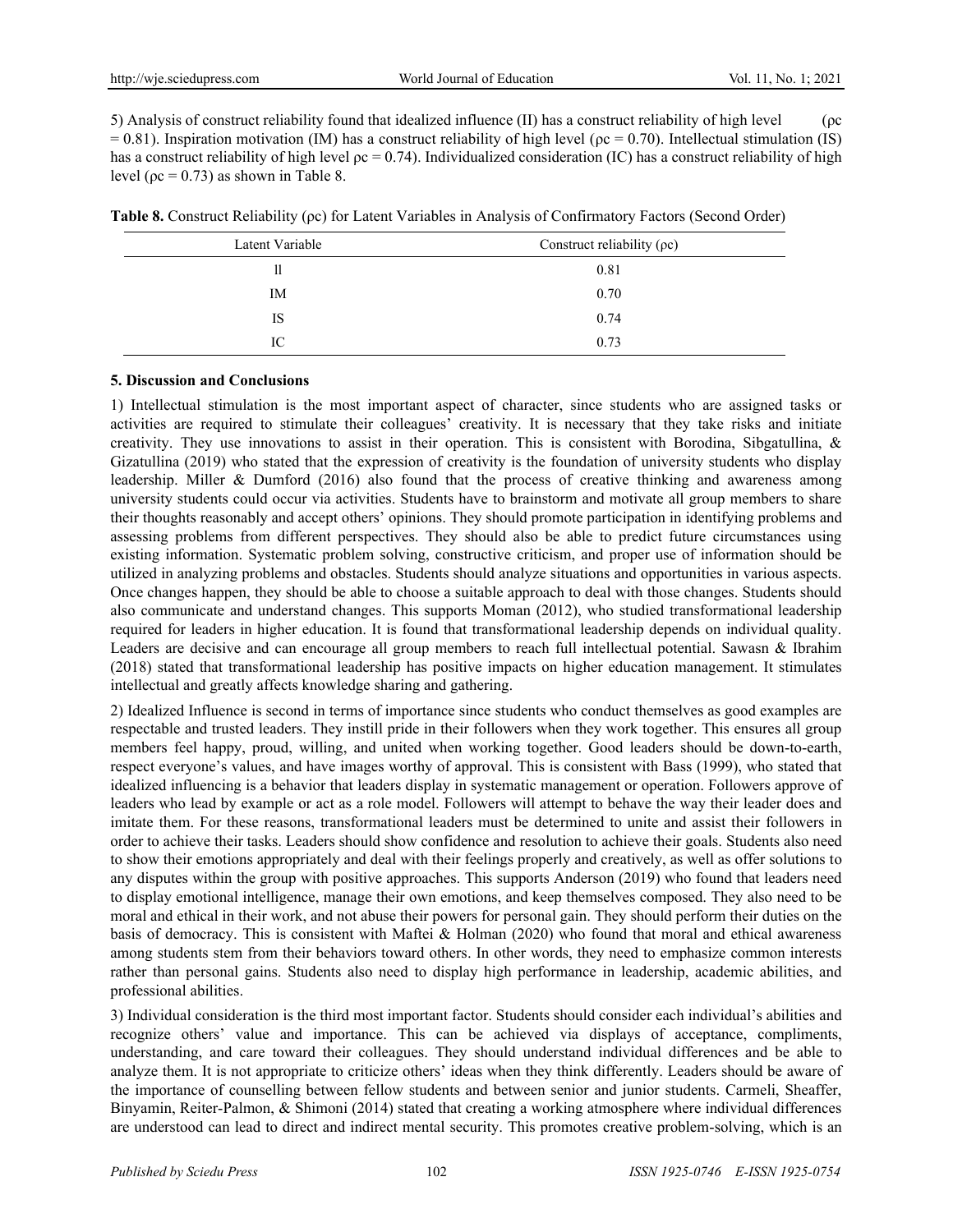approach for transformational leaders. It helps develop and instill abilities to solve problems creatively, open-mindedness. It encourages listening to different opinions and provides opportunities for ideas and knowledge exchange. This is in accord with Eratli, Özge, & Pervin (2018) who found that Physical Education teachers are highly aware of transformational leaderships in terms of individual consideration.

4) Inspiration motivation is the least important factor since students need to use positive languages and speech. They should look at problems with optimism and turn crises into opportunities. When mistakes occur, they still support and encourage others. They are capable of thinking ahead and imaginng the future. Those ideas and imaginations can serve as guidelines for learning and activities. Leaders are capable of motivational and convincing communications. They should draw others to participate in realizing their thoughts and achieving their goals while clearly express their expectations. Hayles (2019) found that inspiration motivation causes positive changes in behaviors among students. They learn from experiences and form new knowledge. In addition, students exchange and communicate ideas on future careers. They also need to encourage teamwork and promote culture. Teamwork values can form groups of suitable individuals to cooperatively perform tasks with effectiveness. Lamm, Sapp, & Lamm (2016) found that transformational leadership serve as models for leaders who focus on the positives, which emphasize motivation and efficiency. This leads to an improvement of effectiveness in organizations. Moreover, motivation can be predicted. Thus, learning is achievable (Noland & Richards, 2014).

Indicators for transformational leadership of undergraduate students at Thailand National Sports University developed were suitable and consistent with empirical data. They had a high level of construct reliability. Therefore, they were appropriate indicators for transformational leadership considering the conditions and contexts of undergraduate students at Thailand National Sports University who will graduate and pursue careers using leadership in sports and fitness organizations such as Physical Education teachers, sports instructors, sports scientists, sports entrepreneurs, sports journalists, recreational activity leaders, and sports tour guides. Transformational leadership in students will instill behaviors of leaders who cause changes and motivate others by their own leadership. They are able to create bonds with the university or organization's objectives, inspire others, and bring out potential by taking individual differences into consideration. These changes affect values, beliefs, attitudes, morals, and behaviors in working which result in constant improvement of the organizations in which students will work. This is in accord with Aguas, Zapata, and Arellano (2017) who stated that higher education curricula are strategies to develop individual leadership. Higher education institutes should develop plans to create transformational leadership. Moreover, class management must guarantee that students will develop leadership skills to use in their future workplaces. Transformation leadership is able to improve leadership in the 21<sup>st</sup> century in the following areas. 1) Learning and innovation skills consist of creativity, innovation, critical thinking, problem solving, communication, and cooperation. 2) Information and information technology skills. 3) Life and career skills consist of flexibility, adaptability, initiation, individualism, societal skills, cross-cultural skills, craftmanship, leadership, and responsibility.

# **6. Recommendations**

Lecturers and Chairpersons of Thailand National Sports University can use the result of this research as guidelines in management of undergraduate curriculum. This research can lead to development of transformational leadership among students. Thus, education management achieves effectiveness. Standards of education in specialized higher education institutes can be improved. This research has developed indicators from research process and verified empirical data. Therefore, it can indicate transformational leadership suitable to conditions and contexts for undergraduate students at Thailand National Sports University. Lecturers in courses related to leadership or those in charge of Physical Education management can use these indicators for transformational leadership of undergraduate students at Thailand National Sports University as examples in their classes.

# **7. Suggestion for Further Research**

Further research should take transformational leadership indicators for undergraduate students at Thailand National Sports University to evaluate students. This research could also serve as a prototype for future studies. The focus should be on development of transformational leadership in students in fields related to Physical Education and Sports. Theories and opinions from experts in various fields should be studied and analyzed in terms of explorative elements for consistency with the context of undergraduate curriculum in Physical Education. For example, use innovation as part of curriculum development strategy in which every personnel is required to contribute to management in order to create new innovations and improvement in the use of language. Moreover, transformational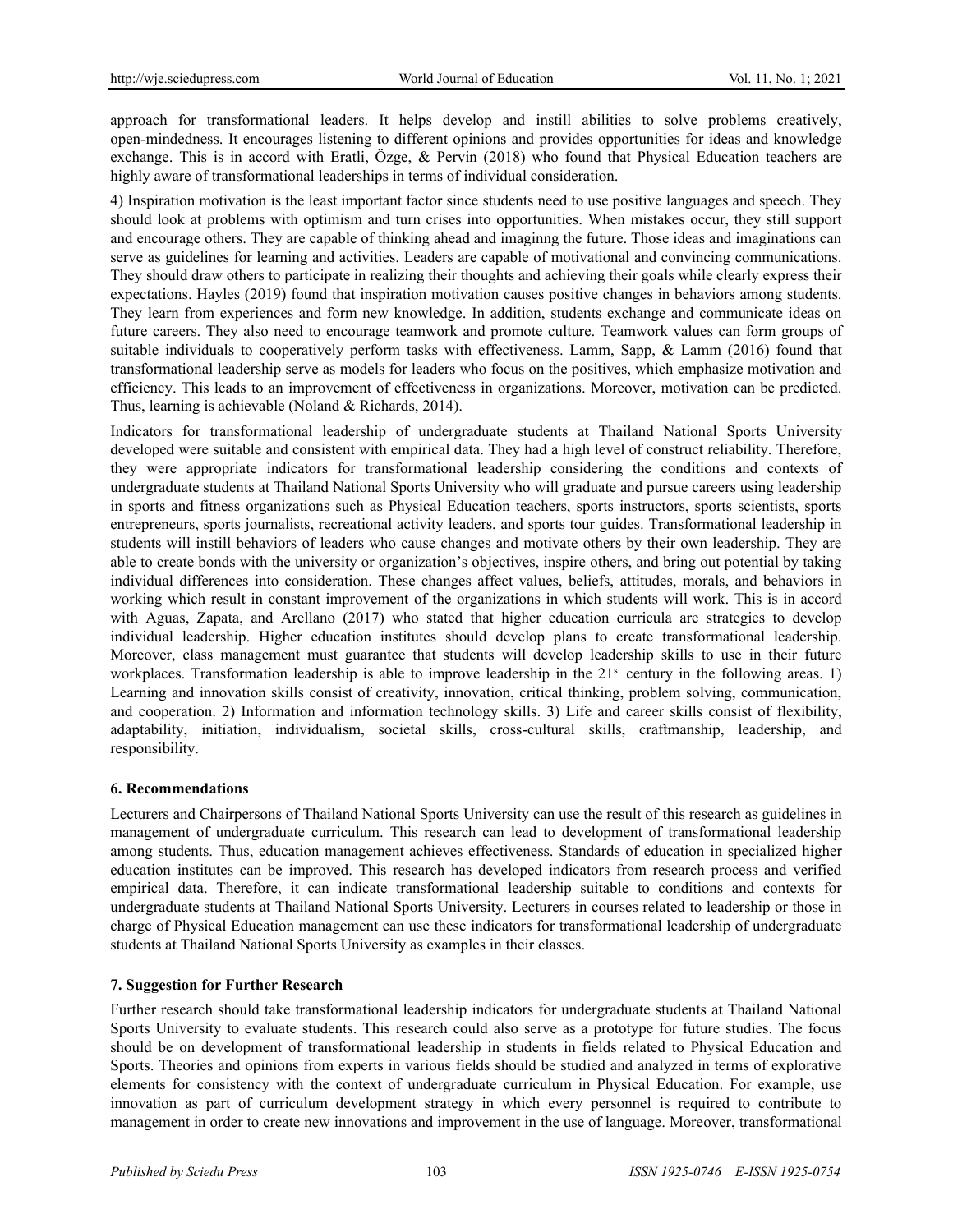leadership in students should be developed at a higher level such as post-graduate level. Also, multi-group elements can be analyzed in context of students in fields related to Physical Educations and Sports between government and government-managed universities and Thailand National Sports University and Rajabhat Universities.

#### **8. Acknowledgments**

The researchers would like to express their gratitude to Thailand National Sports University, Chon Buri Campus, for funding the research on The Development of Indicators for Transformational Leadership of Undergraduate students at Thailand National Sports University.

#### **References**

- Abubakar, A., & Ahmed, S. (2017). The Effect of a Transformational Leadership Style on the Performance of Universities in Nigeria. *PJER, 2*(1), 59-76.
- Aguas, P., Zapata, L.V., & Arellano, D. L. (2017). Transformational Leadership Plans. *World Journal of Education, 7*(4), 1-11. https://doi.org/10.5430/wje.v7n4p1
- Alshehri, A., & Cumming, T. M. (2020). Mobile Technologies and Knowledge Management in Higher Education Institutions: Students' and Educators' Perspectives. *World Journal of Education, 10*(1), 12-22. https://doi.org/10.5430/wje.v10n1p12
- Anderson, C. J. (2019). A Leader's Emotional Self-Control and Management of Others Impacts a School's Climate. *Journal of Invitational Theory and Practice, 25,* 39-57*.* <https://files.eric.ed.gov/fulltext/EJ1251826.pdf>
- Bass, B. M. (1999). Two Decades of Research and Development in Transformational Leadership. *European Journal of Work and Organizational Psychology, 8*(1), 9-32.
- Beer, M. (2010). *Managing Change and Transition*. Boston: Harvard Business School.
- Bennis, W. G. (2009). *On becoming a leader* (Rev. and updated). New York: Basic Books.
- Borodina, T., Sibgatullina, A., & Gizatullina, A. (2019). Developing Creative Thinking in Future Teachers as a Topical Issue of Higher Education. *Journal of Social Studies Education Research, 10*(4), 226-245. <https://files.eric.ed.gov/fulltext/EJ1241711.pdf>
- Carmeli, A., Sheaffer, Z., Binyamin, G., Reiter-Palmon, R., & Shimoni, T. (2014). Transformational Leadership and Creative Problem-Solving: The Mediating Role of Psychological Safety and Reflexivity. *Journal of Creative Behavior*, *48*(2), 115-135. [http://dx.doi.org/](http://dx.doi.org/10.1002/jocb.43)10.1002/jocb.43
- Crowne, K. A. (2019). Investigating Antecedents of Transformational Leadership in Students. *Journal of International Education in Business, 12*(1), 80-94. https://doi.org/10.1108/JIEB-07-2018-0029
- Dempster, N., & Lizzio, A. (2007). Student leadership: necessary research. *Australian Journal of Education, 51*(3), 276-285. https://doi.org/10.1177/000494410705100305
- Diamantopoulos, A., & Siguaw, J. A. (2000). *Introducing LISREL*. London: Sage Publications. <https://dx.doi.org/10.4135/9781849209359>
- Eratli, S. Y., Özge, A., & Pervin, B. F. (2018). Transformational-Transactional Leadership an Organizational Cynicism Perception: Physical Education and Sport Teachers Sample. *Universal Journal of Educational Research, 6*(9), 2008-2018. https://dx.doi.org/10.13189/ujer.2018.060920
- Ewell, J. (2018). Revitalizing a Student Organization by Applying Transformational Leadership. *Journal of Leadership Education, 17*(3), 208-218.
- Fardillah, L., Prasetyo, B., & Yunike Putri, R. (2018). Transformational Leadership in Higher Education Institutions and Employee Satisfaction Interventions. *In Proceedings of the 2nd International Conference Postgraduate School (ICPS 2018)*, 721-724. https://dx.doi.org/10.5220/0007550307210724
- Gott, T., Bauer, T., & Long, K. (2019). Student Leadership Today, Professional Employment Tomorrow. *New Directions for Student Leadership, 162*, 91-109. https://doi.org/10.1002/yd.20336
- Hair, Jr., J. F., Black, W. C., Babin, B. J., Anderson, R. E., & Black, R. L., W.C. (2018). *Multivariate Data Analysis*  (8th ed.). Upper Saddle River, NJ: Pearson Prentice Hall.
- Hayles, C. S. (2019). Inspire Sustainability Internships: Promoting Campus Greening Initiatives through Student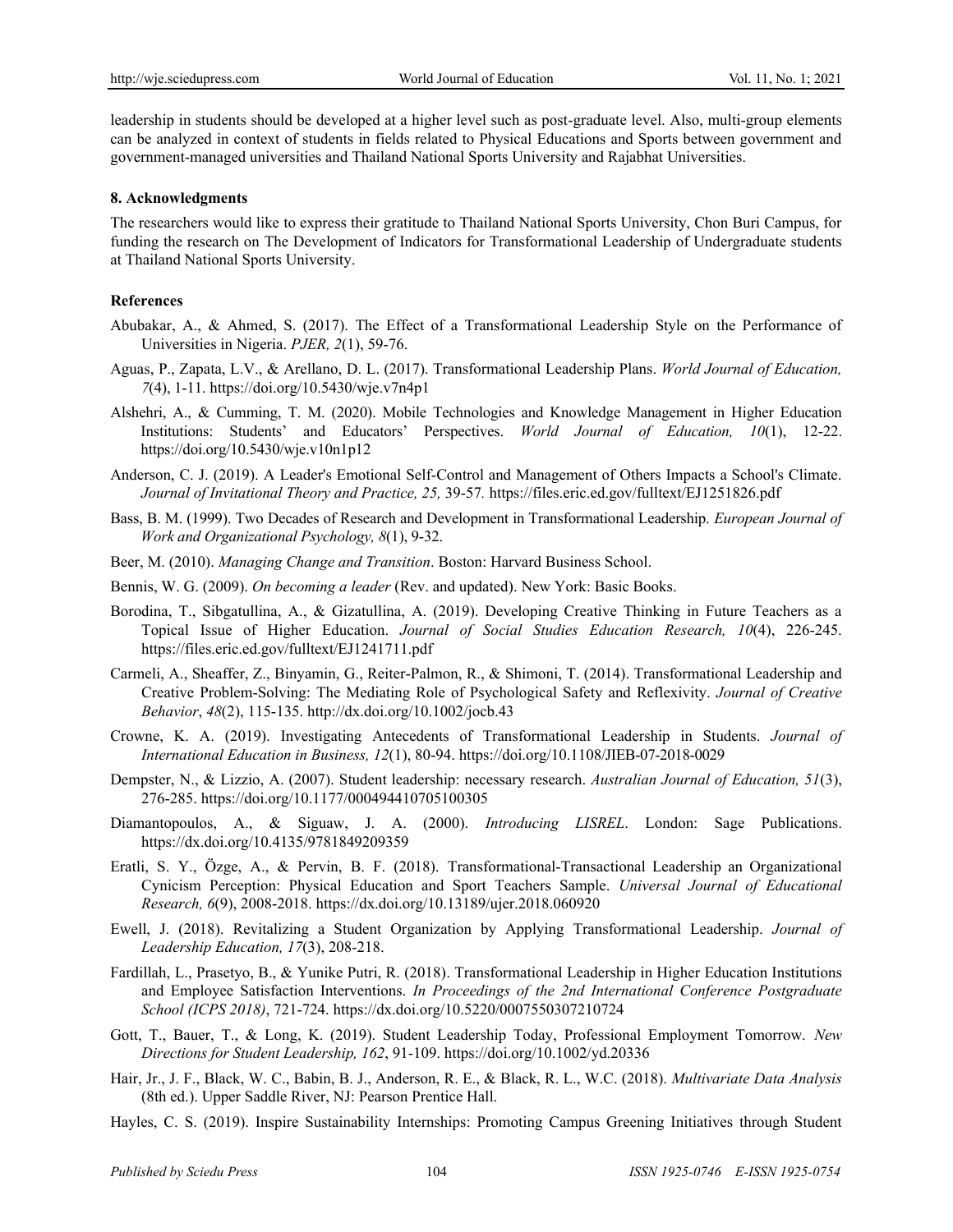Participation. *International Journal of Sustainability in Higher Education, 20*(3), 452-469. http://dx.doi.org/10.1108/IJSHE-03-2019-0111

- Johnstone, J. N. (1981). *Indicators of Education Systems*. London: Unesco.
- Joreskog, K., & Sorbom, D. (1996**)**. *LISREL 8 User's Reference Guide*. Chicago: Scientific Software International.
- Jovanovica, D., & Ciric, M. (2016). Benefits of Transformational Leadership in the Context of Education. *European Proceedings of Social and Behavioural Sciences (EpSBS)*, 496-503. https://dx.doi.org/10.15405/EPSBS.2016.09.64
- Lamm, K. W., Sapp, L. R., & Lamm, A. J. (2016). Leadership Programming: Exploring a Path to Faculty Engagement in Transformational Leadership*. Journal of Agricultural Education, 57*(1), 106-120. https://dx.doi.org/10.5032/jae.2016.01106
- Maftei, A., & Holman, A. (2020). Representation of Morality in Children: A Qualitative Approach. *Journal of Moral Education*, *49*(2), 194-208. http://dx.doi.org/[10.1080/03057240.2019.1619542](http://dx.doi.org/10.1080/03057240.2019.1619542)
- Meepadung S Noichun & Yafu, N. (2015). Developing Strategies of Student Affairs to Promote Student Leadership of the Institute of Physical Education. Humanities and Social Sciences. *Journal of Pibulsongkram Rajabhat University, 9*(2), 207-224.
- Melanie, K, S., & Vilmos, V. (2019). Towards creative transformational leadership in higher education: Challenges and opportunities. *Journal of Institute for Educational Research*, *51*(1), 238-284 https://doi.org/10.2298/ZIPI1901238S
- Miller, A. L., & Dumford, A. D. (2016). Creative Cognitive Processes in Higher Education. *Journal of Creative Behavior, 50*(4), 282-293. <http://dx.doi.org/10.1002/jocb.77>
- Minhyun, K., Glenn, H., Lauren, H., & Hosung, S. (2017). The Effect of Transformational Leadership on Middle School Students' Intrinsic Motivation and Expectancy-Value in Physical Education. European *Journal of Educational Sciences, 4*(2), 22-31. http://dx.doi.org/10.19044/ejes.v4no2a2
- Moman, B. L. (2012). Transformational Leadership Characteristics Necessary for Today's Leaders in Higher Education. *Journal of International Education Research, 8*(4), 343-348.
- Neumeister, J. R. (2017). The Model of Transformational Change for Moral Action: A Conceptual Framework to Elevate Student Conduct Practice in Higher Education. *Journal of College and Character, 18*(2), 97-111. http://dx.doi.org/10.1080/2194587X.2017.1300097
- Noland, A., & Richards, K. (2014). The Relationship among Transformational Teaching and Student Motivation and Learning. *Journal of Effective Teaching, 14*(3), 5-20[. https://files.eric.ed.gov/fulltext/EJ1060434.pdf](https://files.eric.ed.gov/fulltext/EJ1060434.pdf)
- Nurtjahjani, F., Noermijati, N., Hadiwidjojo, D., & Irawanto, D. W. (2019). Transformational Leadership in Higher Education:(A Study in Indonesian Universities*). 3rd Asia Pacific International Conference of Management and Business Science (AICMBS 2019).* 195-101.
- Office of the National Economic and Social Development Board. (2017). *The 12th National Economic and Social Development Plan (2017-2021)*. Bangkok: Office of the National Economic and Social Development Board.
- Office of the Permanent Secretary of Ministry of Tourism and Sports, Thailand .(2016*). The 6th National Sport Development Plan (2017-2021).* Bangkok: Office of the War Veterans Organization Printing House.
- Rosch, D. M., & Collins, J. D. (2017). The Significance of Student Organizations to Leadership Development. *New Directions for Student Leadership, 2017*(155), 9-19. https://doi.org/10.1002/yd.20246
- Sangkhawan, J. (2015). *Strategic Leadership*. Bangkok: SE-EDUK.
- Sawasn, H., & Ibrahim, E. (2018). Evaluating the Effect of Transformational Leadership on Knowledge Sharing Using Structural Equation Modelling: The Case of Iraqi Higher Education. *International Journal of Leadership in Education, 21*(4), 506-517. <http://dx.doi.org/10.1080/13603124.2016.1142119>
- Schumacker, R., & Lomax, R. (2016). *A Beginner's Guide to Structural Equation Modeling* (4th ed.). New York: Routledge.
- Shabazz, J. (2020). *Transformational Leadership: Motivating Students to Learn.* Retrieved from http://hdl.handle.net/20.500.12419/475
- Skalicky, J., Warr, P. K., Jacques, M., Fuglsang, S., Dawson, P., & Stewart, S. (2020). A Framework for Developing